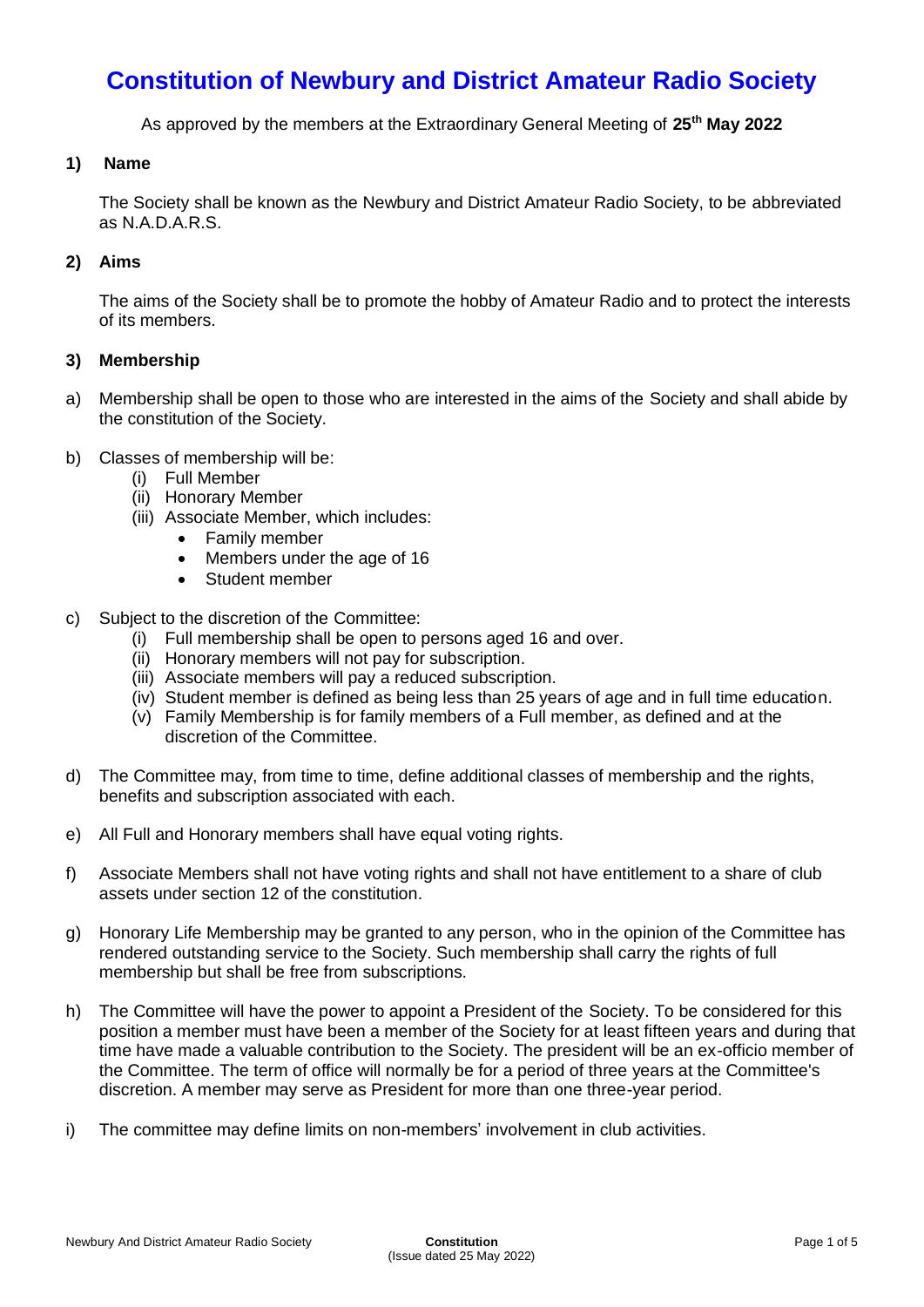j) Membership misconduct: Any Member whose conduct, either through omission or commission, in the opinion of the Committee is detrimental to the proper interests and welfare of the Society or its members shall be liable for suspension or expulsion from the Society. Such conduct does not necessarily have to take place within the confines of the Society and the conduct need not be solely concerned with Amateur Radio or the aims of the Society. In any such case, the Committee will give the member at least 14 days' notice of the intended action and the member shall have the right to be heard by and make representation to the Committee before that Committee will vote upon such suspension or expulsion. In the event of suspension or expulsion, the member will not have the unused part of the subscription fee returned and shall lose all membership rights. Any member disagreeing with the decision of the Committee may appeal to the membership attending the next Annual General Meeting. Pending such appeal, the member is excluded from all activities of the Society. In particular, the guidelines as laid out in "Radio Society of Great Britain, RSGB Safeguarding Children & Vulnerable Adults Policy", or revision or replacement of that document or leaflet, must be strictly observed at all times and by all members.

## **4) Subscriptions**

- a) The annual subscriptions for membership shall be set by the Committee.
- b) All subscriptions shall be due and payable on June 1st each year.
- c) If a member has not renewed their subscription by June 1st of the year, the Committee may, at its discretion, continue their membership for a period of no more than a further three months. If the subscription remains unpaid after such an extension, then the individual's membership will lapse.
- d) Members in arrears will have no voting rights and shall lose all membership rights.
- e) The Committee will have the power to waive or reduce subscriptions in special circumstances. Such circumstances will be considered on a case-by-case basis.
- f) New members joining after 1st December, up until the annual renewal date of 1st June, will pay 50% of the annual subscription.

## **5) Finance**

- a) The financial year shall run from 1st April to 31st March.
- b) All cheques, electronic payments and cash received by the Society shall be deposited into a recognised clearing bank or building society. The Treasurer may keep sufficient cash in hand to meet petty incidental and day to day expenditures.
- c) Any expenditure on behalf of the Society by a Society member up to a maximum of £100 has to be agreed in advance with either the Treasurer or Secretary. Expenditure in excess of £100 must be agreed by a minimum of four members of the Committee.

#### **6) Membership of the Society's Committee**

- a) The Society's affairs will be administered by a Committee elected at the Annual General Meeting. The Committee will consist of Chair, Vice Chair, Secretary, Programme Secretary, Treasurer and up to three ordinary Committee members. Normally, a member may not hold one of these posts consecutively for more than four years, but may be elected to an alternate post after the four-year period of service. After a one-year break, the member may be elected again to any post. This 4-year rule, and the number of ordinary members, can be changed at the discretion of the Chairman and with the agreement of a 51% or more majority of the Committee.
- b) The Committee may co-opt Society members onto the Committee if required and form Sub-Committees if required.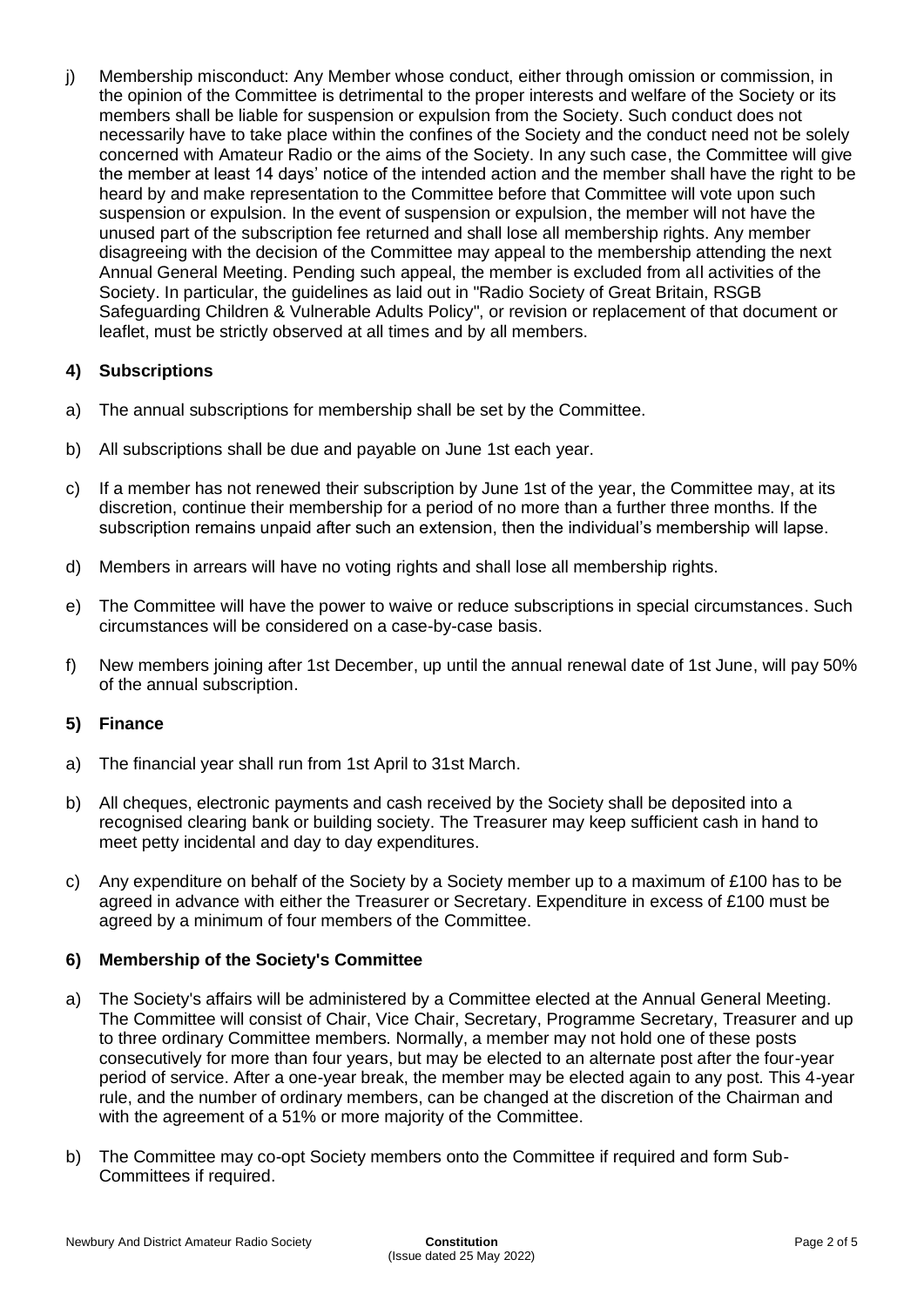- c) Roles of the Committee members:
	- (i) Chair. To chair all Committee meetings and ensure the Society operates within the constitution.
	- (ii) Vice Chair. To act as Chair in the absence of Chair.
	- (iii) Secretary. To take minutes of meetings and to be responsible for their safe keeping. To handle the Society's correspondence.
	- (iv) Programme Secretary. To plan and organise the regular Society's meetings and activities.
	- (v) Treasurer. To record all financial transactions relating to the Society's activities. To provide a duly accurate set of accounts for the Annual General Meeting, checked by an ordinary club member acting as a responsible financial officer. The role of responsible financial officer will be filled either by nomination and election at the AGM or, in the absence of nominations, by co-option to this role by the Chair of the Committee.
	- (vi) Ordinary Committee members. To assist the officers in the proper running of the Society by participating at Committee meetings and carrying out delegated tasks.
- d) The Committee will be responsible for maintaining the list of the Society's property and assets. This may be delegated to the Treasurer if the Committee so decide.
- e) The Committee will be responsible for maintaining the list of the Society's members. This may be delegated to the Treasurer if the Committee so decide.

#### **7) General Standing Orders**

- a) A quorum for general meetings will be 20% of the membership.
- b) All motions must be seconded.
- c) A member who is unable to attend a general meeting will be allowed a proxy vote. It is this member's responsibility to send, in writing, his/her voting intention to the Secretary prior to the general meeting and to check that it has been received by the Secretary. Email will be deemed good notice.

#### **8) Committee Standing Orders**

- a) The quorum for the Committee will be four.
- b) Committee meetings are called by the Chair, or in exceptional circumstances by any three members of the Committee.
- c) The Chair will have the casting vote in ballots.

#### **9) Annual General Meeting**

a) The Annual General Meeting (AGM) will normally be held in May. At least 28 days' notice will be given in writing to all members. Email will be deemed good notice. In the event that the Annual General Meeting cannot be held in May, it will be held as soon as practicably possible after this time. The Committee will have the power to extend membership rights accordingly.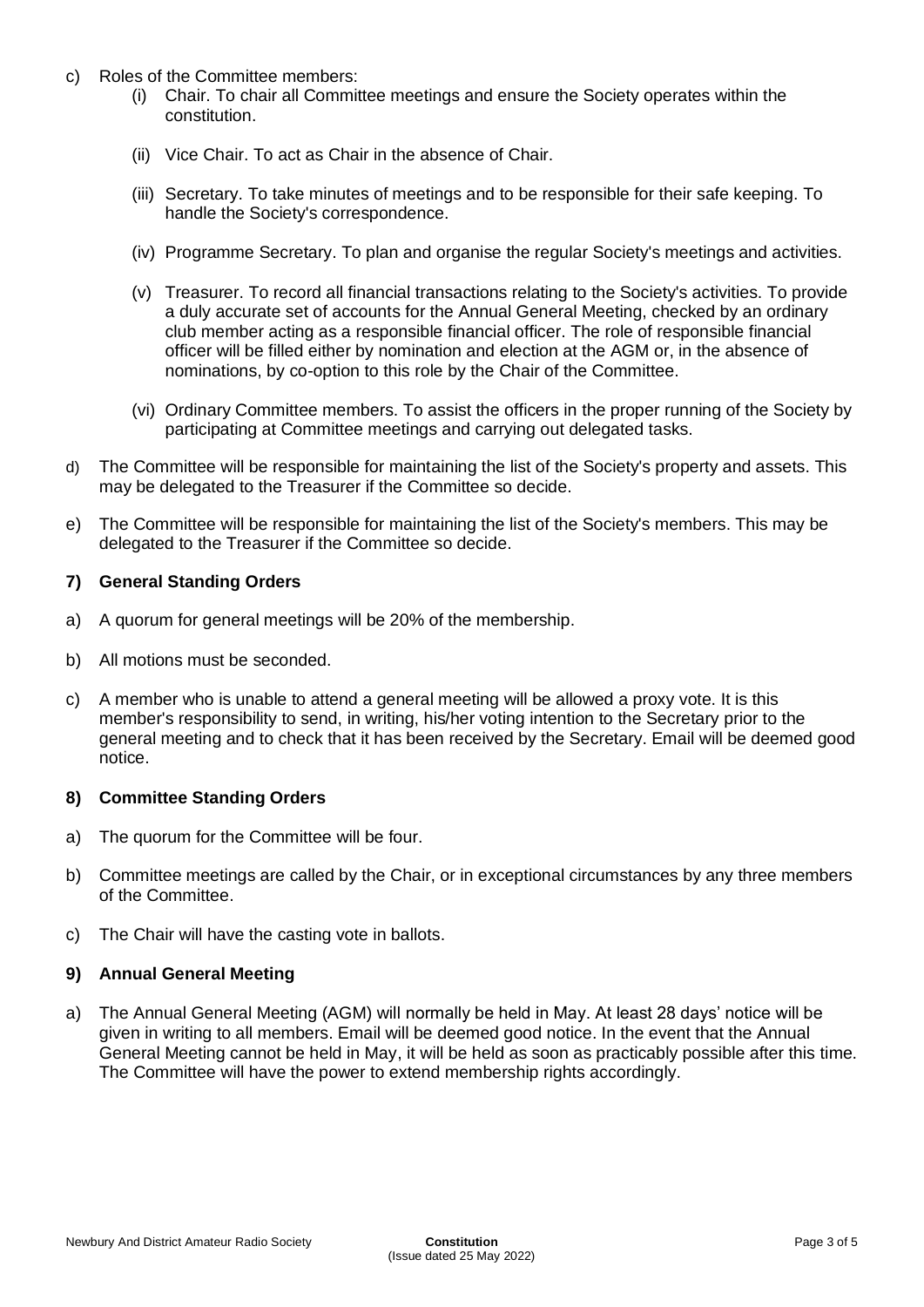- b) The agenda for the meeting shall include:
	- (i) Apologies for absence.
	- (ii) Minutes of the previous Annual General Meeting.
	- (iii) Chair's report.
	- (iv) Secretary's report.
	- (v) Treasurer's report
	- (vi) Election of new Committee.
	- (vii) Election of a responsible Financial Officer.
	- (viii)Other business
- c) Items (9b.i) to (9b.v) shall be chaired by the outgoing Chair. Item (9b.vi) shall be chaired by an acting Chair who is not standing for office. The remaining business shall be conducted by the newly elected Chair.
- d) Nominations for Committee post.
	- (i) Any member may nominate another member for election, such nomination becoming valid on the nominee's agreement. Any member may nominate themselves for election. All nominations must be received prior to the advertised closing date. In the event of there being no prior nominations to a post, the Chair may, at his/her discretion, accept nominations at the meeting and call for a ballot if required.
- e) Items to be included in the agenda of the AGM must be notified to the Secretary not less than fourteen days prior to the meeting.
- f) No items can be discussed at the meeting that are not on the agenda or have not been previously notified (see (9e) above). The newly elected Chair can at his/her discretion allow such discussion if he or she sees fit to do so.
- g) At the discretion of the Committee, Members may be offered the option of participating in an AGM via electronic means. Such participation shall have the same status as being present in person. Any votes cast by such participants will be tallied by the Chair of the meeting or the Club Secretary.

#### **10) Extraordinary General Meeting**

- a) An Extraordinary General Meeting (EGM) may be called by the Committee or by not less than five members of the Society. The meeting will be convened at the earliest practicable date as decided by the Committee.
- b) At least twenty-eight days' notice must be given to the Secretary if the meeting is not called by the Committee.
- c) The Secretary will give members at least fourteen days' notice in writing of the date and details of the agenda. Email will be deemed good notice. No other business, other than on the agenda, may be transacted at the meeting.
- d) At the discretion of the Committee, Members may be offered the option of participating in an EGM via electronic means. Such participation shall have the same status as being present in person. Any votes cast by such participants will be tallied by the Chair of the meeting or the Club Secretary.

#### **11) Amendments to the Constitution**

The Constitution may only be amended at an Extraordinary General Meeting called for that purpose.